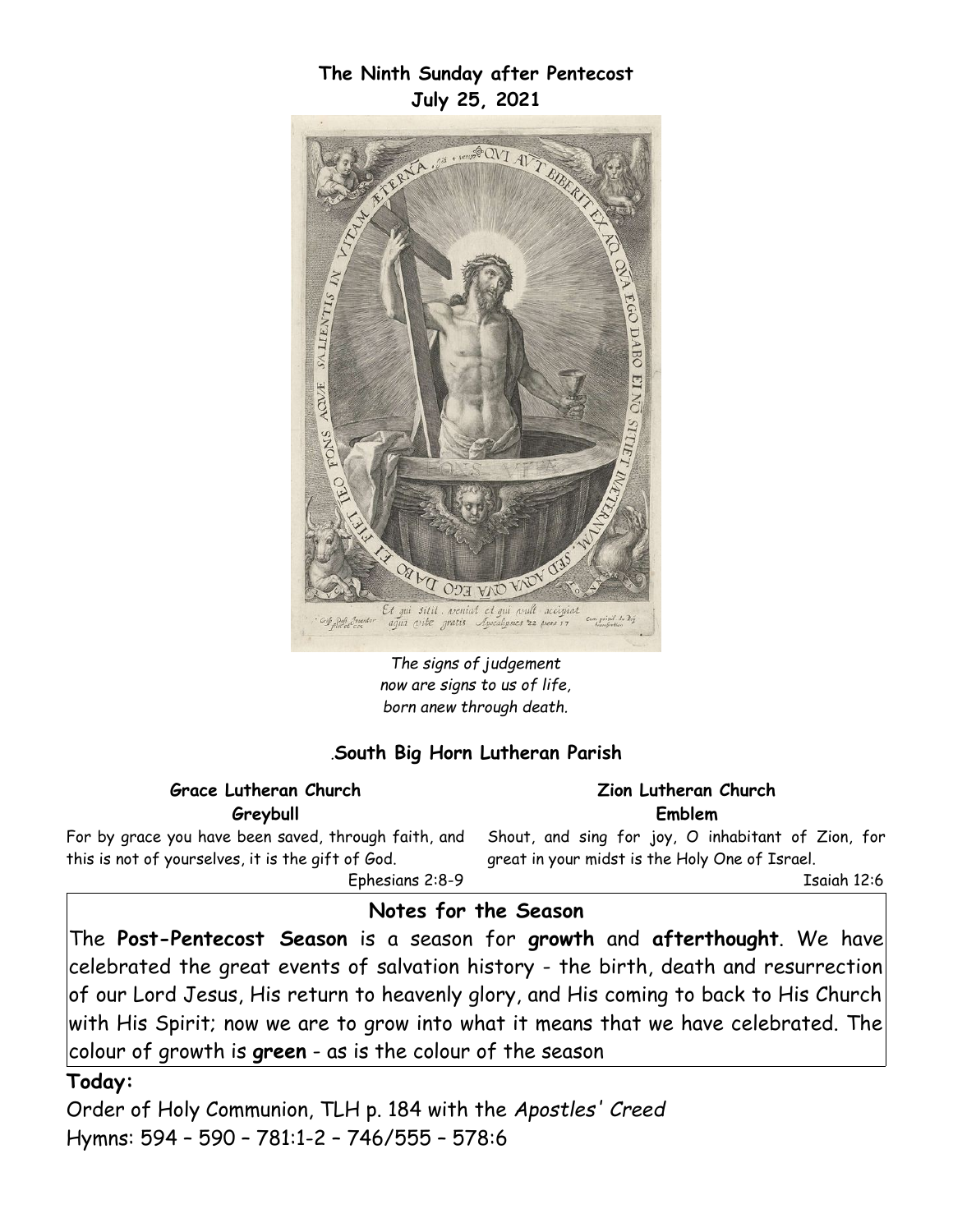# **About Holy Communion**

In the Sacrament we are made one with the risen Christ, and with each other. According to Holy Scripture, oneness in faith and confession is a precondition for such unity. As such, only Christians who share our faith and confession, and who therefore belong to congregations in the fellowship of the Lutheran Church-Missouri Synod, will commune in our church. **Visitors wishing to receive the sacrament** please speak with Pastor prior to the service. We ask that our guests be respectful of our faith. **We sincerely welcome our visitors**; we assure you that we uphold this practice *also* out of concern for *your* spiritual welfare, and that our Pastor would love to study Scripture with you and help you embrace the full counsel of God, so that we can celebrate the Sacrament in a manner pleasing to God and beneficial for us all.

## **Just so we do not forget:**

*What does such baptising with water indicate?*

It indicates that the old Adam in us should by daily contrition and repentance be drowned and die with all sins and evil desires, and that a new man should daily emerge and arise to live before God in righteousness and purity forever.

# *Where is this written?*

Saint Paul writes in Romans chapter six: We were therefore buried with Him through Baptism into death in order that, just as Christ was raised from the dead through the glory of the Father we too may live a new life. *Of the Small Catechism*

**This is our faith** *– from the Confessions of our Church*

Thus we must regard Baptism and make it profitable to ourselves, that when our sins and conscience oppress us, we strengthen ourselves and take comfort and say: "Nevertheless I am baptised; but if I am baptised, it is promised to me that I shall be saved and have eternal life, both in soul and body." *Of the Large Catechism*

**Services of penitence and prayer** at Grace on Friday nights at 7 pm. in response to the Wuhan Virus and other current threats to the peace and freedom of the Church of Christ, and the well-being of people in the country and in the community

**Saturday Evening Communion Worship** at Grace upon request. Please call the Parsonage by Friday evening, if you wish to attend.

**Bring your receipts from Lynn's to Church**. For every bundle of receipts for purchases of \$ 10,000, Lynn's will give us \$ 100 for the LMWL at Grace.